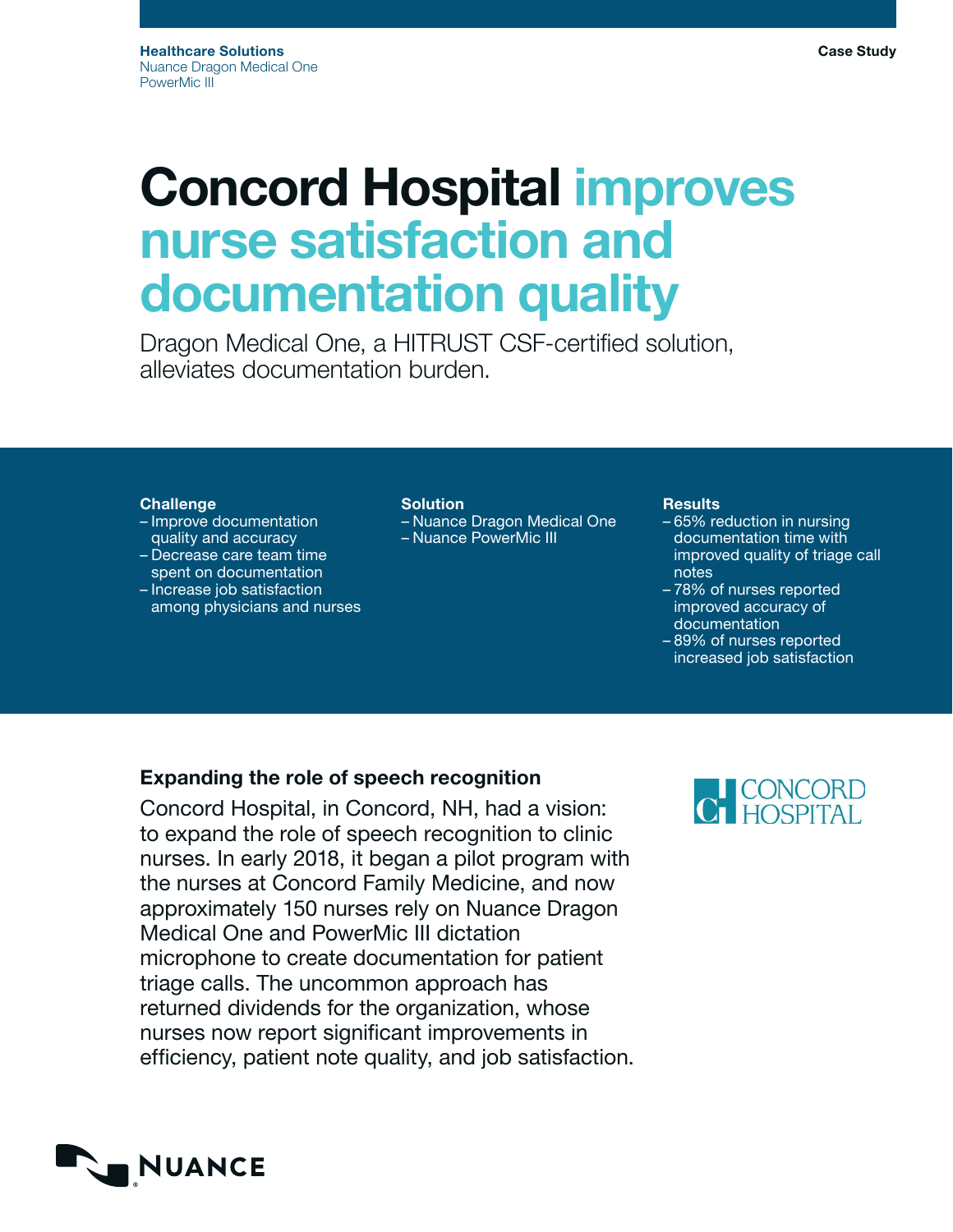"We saw our physicians increase their documentation efficiency with speech recognition. It made sense to offer our nurses the solution as well, with the idea it would empower them to tackle pressing documentation responsibilities."

Dr. Paul Clark Chief Medical Information Officer Concord Hospital

Concord Hospital implemented Cerner as its electronic health record (EHR) in 2017, a transition that demanded integrated voice technology to support providers' documentation efforts. The organization evaluated a range of solutions before selecting Dragon Medical One. "Going from one EHR to another can be a challenge, and we knew speech recognition would help minimize the learning curve. We also wanted to choose a vendor that worked well with Cerner," says Dr. Paul Clark, Chief Medical Information Officer at Concord. "Implementing Dragon Medical One was one of the smoothest parts of the enterprise-wide shift to a new EHR. It improved the providers' documentation process and gave them a foundation of confidence that helped them work through the transition to Cerner."

Dr. Clark and Garvin Eastman, Clinical Information Systems Manager, saw an opportunity to expand speech recognition to clinic nurses to ease documentation of triage calls. "We saw our physicians increase their documentation efficiency with speech recognition. It made sense to offer our nurses the solution as well, with the idea it would empower them to tackle pressing documentation responsibilities," explains Dr. Clark.

Concord Family Medicine, a fast-paced medical office, receives a high volume of calls from patients, and all need to be documented in the EHR. "Nurses were spending all day on the phone doing triage and typing notes, which is not a good use of their valuable time," says Dr. Clark.

According to Tracy Magoon, Clinical Leader at the practice, "The nurses were envious when we would see the doctors using Dragon Medical One. We jumped at the idea of a pilot for speech recognition for nurses."

A small group of nurses kicked off the program at Concord Family Medicine and received training.

## Concord's time studies reveal 65% improvement in nurses' documentation efficiency

Before the pilot program started, Eastman conducted a baseline study of how much time nurses spent documenting triage calls. Initially, nurses spent an average of 17.1 minutes to complete the documentation for each call. After implementing the Nuance solutions, Eastman repeated the study. "In the first week, we went to about 12 minutes per call. By the end of the third week, nurses were spending just 6.1 minutes in documentation per call. It's an incredible time savings," he says.

"The nurses have a PowerMic III microphone in their hand and a window open on their screen while they navigate through Cerner PowerChart. They insert a template with a voice command, use their voice to navigate through fields, and dictate content while they click through the EHR windows—looking at the medication list or a note—finding what they need to improve their documentation," says Magoon. "When they're done, they use a voice command to transfer the content into PowerChart."

## 89% of nurses report more job satisfaction in follow-up survey

The impact on nurses' productivity has been profound. Concord Health's providers also have noticed the notes are much easier to read, contain more detail, and are more accurate. Nurses have the time to proofread their work and no longer need to rely on shortcuts and abbreviations. "The providers are happy with the nurses' notes, and the nurses are happy with the quality of their notes and the time savings," says Eastman.